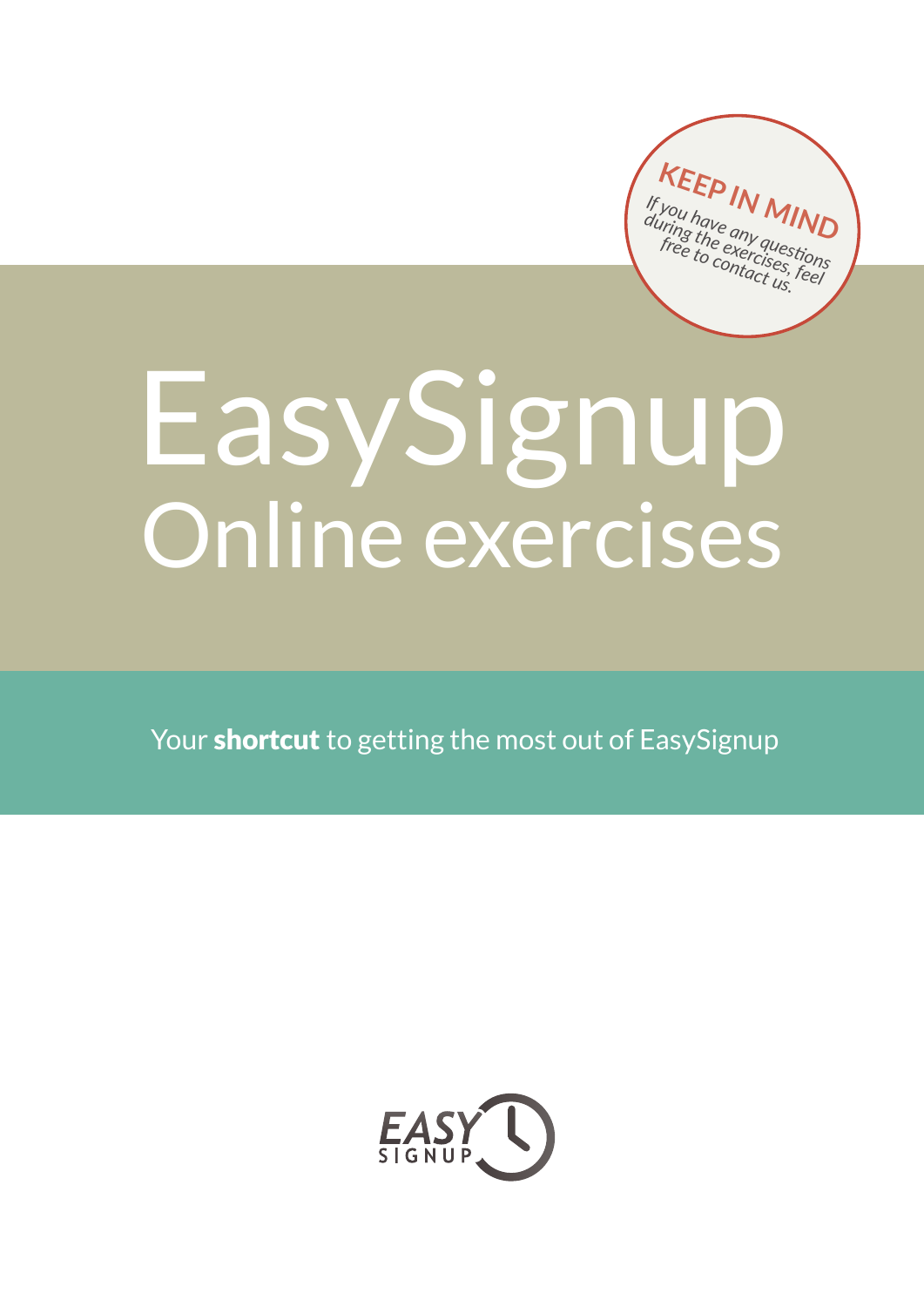

### **Contents**



#### **[Basic event](#page-3-0)**

Learn how to create an event

**[Edit event](#page-4-0)** p. [5](#page-4-0)

Learn how to create an event

**[Status and communication](#page-5-0)** Learn about communicating with your guests. Both attendees and invitees p. [6](#page-5-0)



#### **[Print](#page-6-0)**

Learn how to print attendee lists and name tags - fast and easy



#### **[General settings](#page-7-0)**

Shows you how to set up your account with the proper contact information and choose the right settings for your needs

#### **[Advanced settings](#page-8-0)** p. [9](#page-8-0)

Learn about the more advanced settings for an event



#### **[Waiting list](#page-9-0)**

Learn about enabling a waiting list when your events are fully booked



#### **[Conferences](#page-10-0)**

Learn how to manage signups for a conference with workshops, accommodation and dining



*This icon is your clickable shortcut to the Contents page. The icon is top right on all exercise pages.*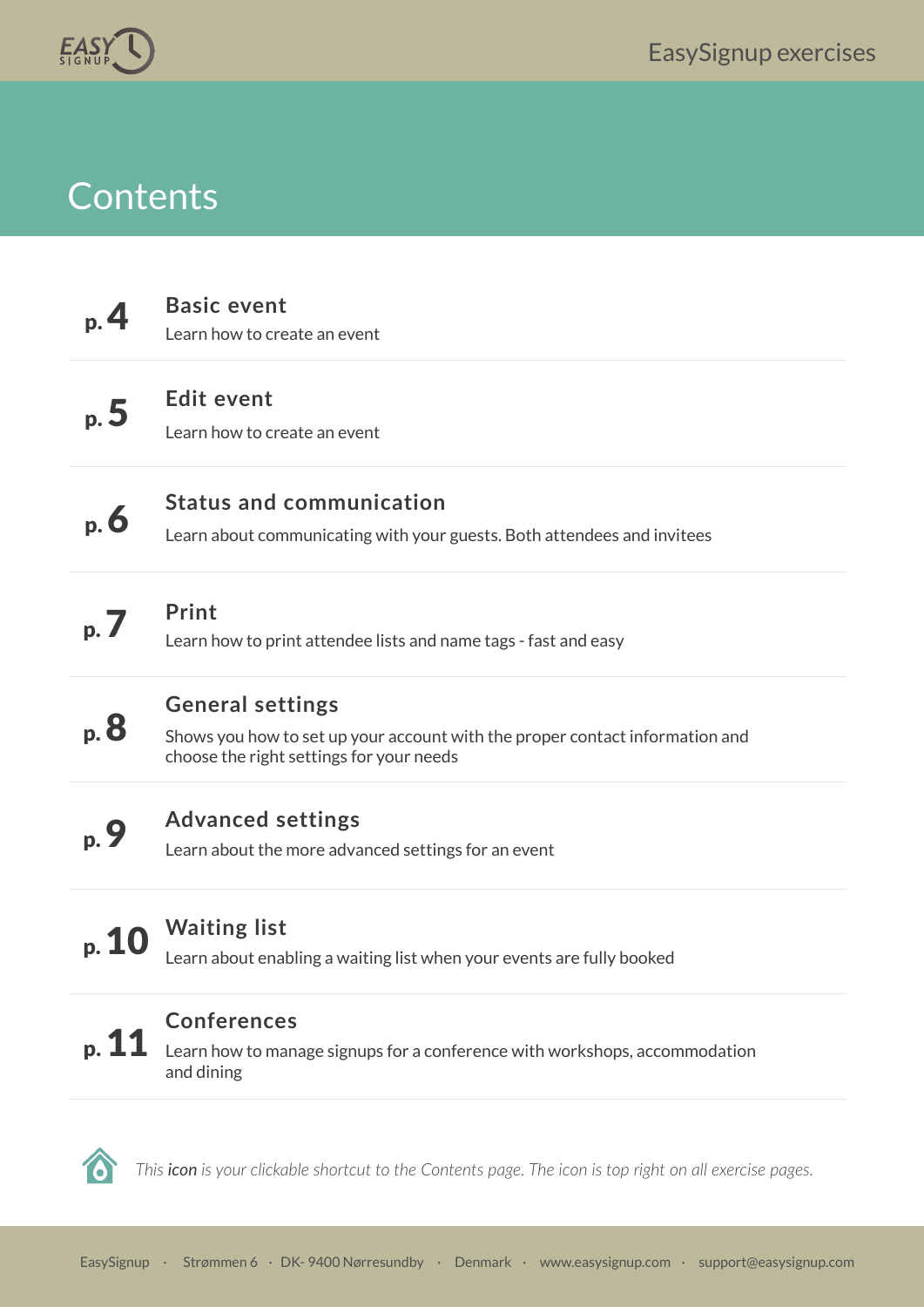

## Welcome



**Our mission is to provide an easy and user-friendly online signup system,** that can help you when hosting events. We understand that it's going to take some time until using a new system feels comfortable.

**That's why we have created these exercises,** to equip you for creating events in EasySignup



**You can also visit our support area,** where you can find helpful guides to almost all features in EasySignup



**If you need help, we are ready to help you through our support email.** support@easysignup.com

Have fun working on the exercises

*Best regards from Jacob and the EasySignup team*

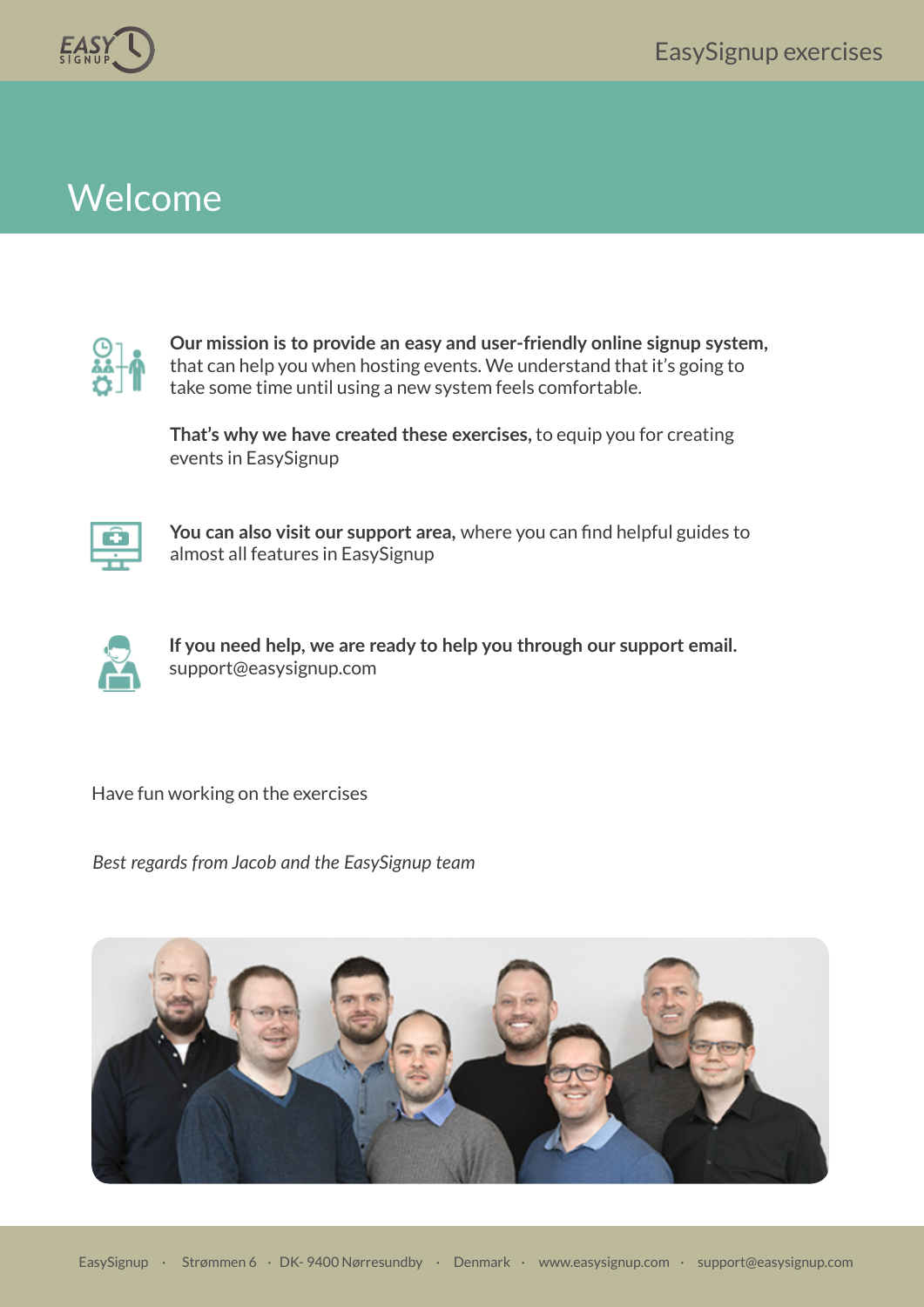# <span id="page-3-0"></span>Exercice 1 – Basic event

**This exercise is about** the most basic features in EasySignup.

Start by logging in to your EasySignup account. Then read the exercise description below and work on the exercise at your own pace.

Please keep in mind that the events you create will actually become visible to others. So remember to cancel any test signups and delete or set the events to not be publicly visible, when done working with the exercises.

### **Exercise description**

You are responsible for promotional events at EasySignup and plan to do a presentation on how to host better events.

The event takes place December 1st 2020 at 8:00 AM to 4:00 PM and takes place at Miami Beach Convention Center, 3000 NW 125th Street, Opa Locka, FL 33167. It is an event open to the public and it is free to attend. The room can accommodate 80 attendees. Registration deadline is November 25th 2020 at 4:00 PM.

In order for you to follow up on the event, you would like each attendee's mobile phone number. We also want to find out if an attendee represents a company.

#### **Exercise steps**

- 1. Create an event based on the above details through the 5 step wizard - See how to do it: [www.easysignup.com/support/guides/9](https://www.easysignup.com/support/guides/9/how-to-create-an-event/)
- 2. Once your event has been created, locate the link to the signup page and see how it looks from an attendee's perspective.

Click on the "VIEW SITE" button in the top of the menu bar to see your public event list. Click to see the event description and discover how your attendees will see the signup page.

3. Now that you can see the event from an attendee's perspective, try signing up one or two attendees to experience the signup process.

Use email addresses that you actually have access to.

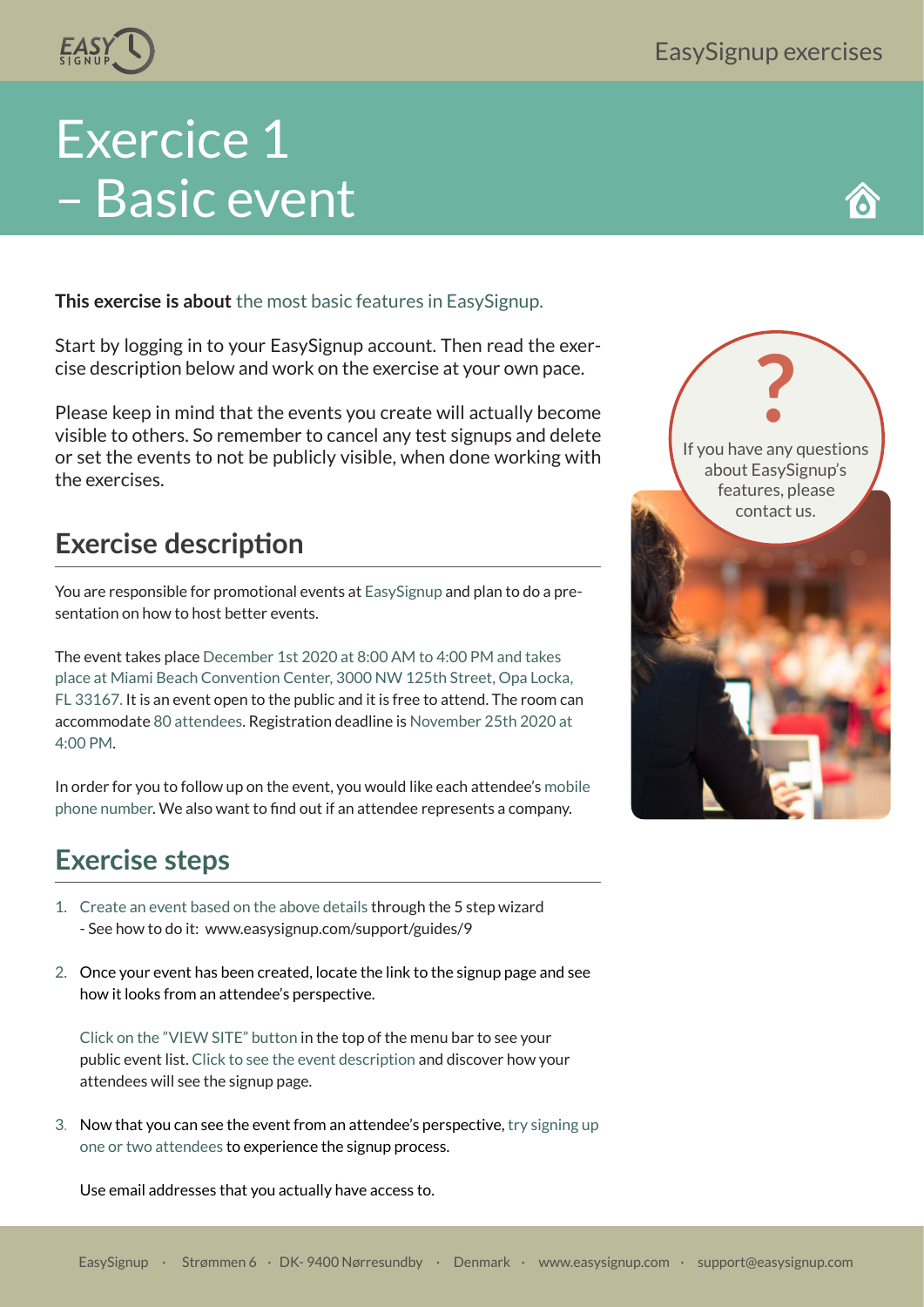# <span id="page-4-0"></span>Exercise 2 – Edit event

This exercise is about editing an existing event in EasySignup. Start by logging in to your EasySignup account. Then read the exercise description below and work on the exercise at your own pace.

### **Exercise description**

It has become necessary to modify your event. Demand is now estimated to be so considerable that it is necessary to relocate to a larger room. The new room has a capacity of 240 people instead of the original 80 people. It is still free to attend.

It has been decided that all attendees will receive a small gift. During signup each attendee must select between receiving either a book or a goodiebag. There is a maximum of 200 pieces of each gift.

#### **Exercise steps**

- 1. Edit your event from Exercise 1 in accordance with the changes mentioned above. Change the number of tickets that are available, and create an additional service to let attendees chose which gift they wish to receive. It is optional whether they wish to receive a gift or not. - See how to create an additional service here: [www.easysignup.com/support/guides/19](https://www.easysignup.com/support/guides/19/how-to-create-additional-services/)
- 2. When you have made the necessary changes, save the event and once again find the signup page to see it from an attendee's perspective.
- 3. Sign up yet another attendee to see the entires process.

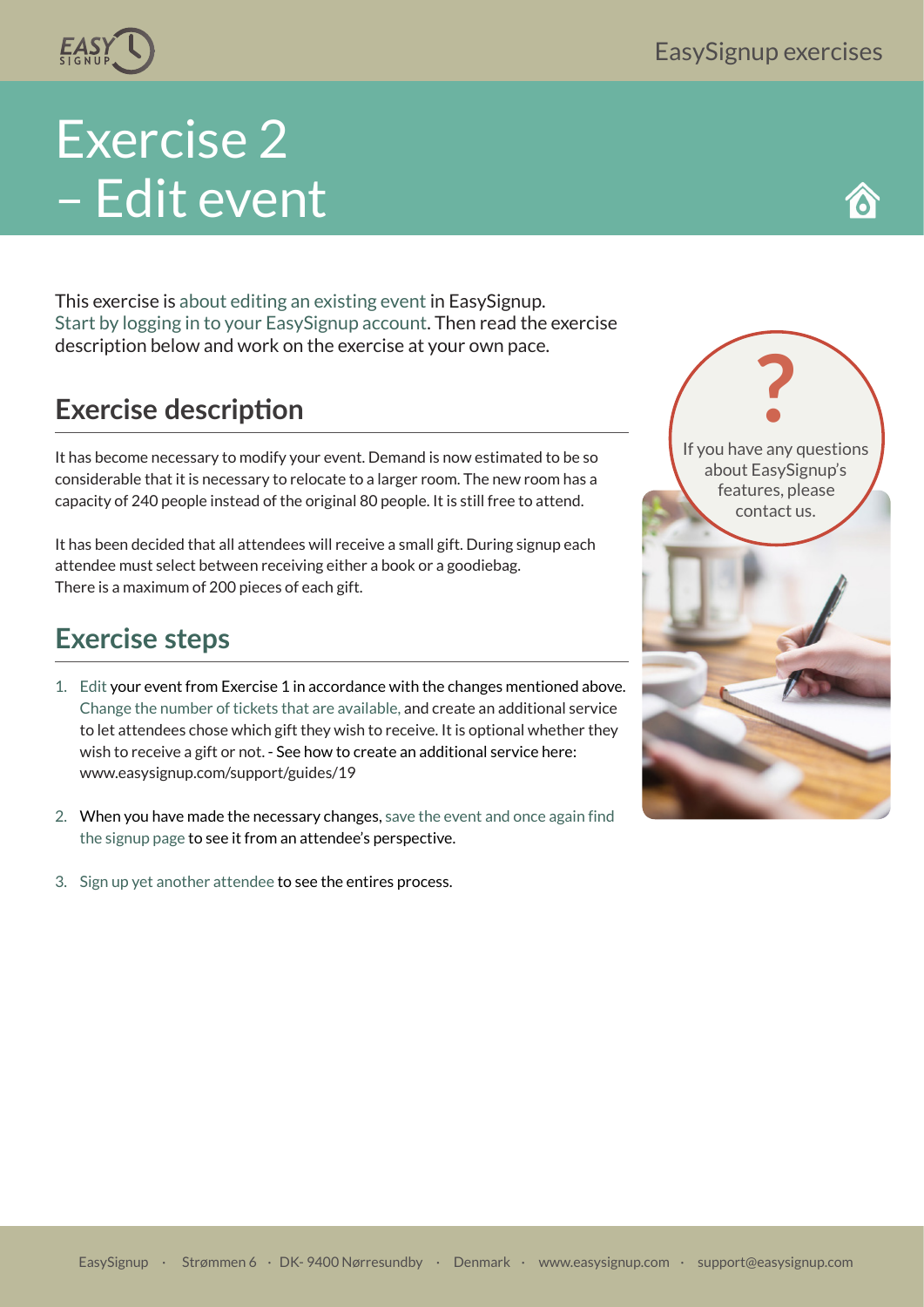<span id="page-5-0"></span>

# Exercise 3 – Status and communication

This exercise is about status for an event, invitations and reminders. Those are your tools to get an overview of your event and ensure efficient and timely communication between you and your attendees. Start by logging in to your EasySignup account. Then read the exercise description below and work on the exercise at your own pace.

#### **Exercise description**

You have now created and modified your event. It is now time to send out invitations via email to potential attendees and later follow up on their status.

Some attendees signed up while the event was still located at the smaller room. You wish to notify them about the change of location through EasySignup. You also have a collection of email addresses for people that you would like to see attending your event and want to invite.

It is your plan to send a reminder to those who are invited but have not yet decided to sign up, one week before the presentation. Your boss has requested a daily update with number of attendees – preferably without you having to check it first and then send an email. On the day before the presentation it is your job to create a complete list of attendees that will be used to document who participated in the event.

#### **Exercise steps**

- 1. Contact current attendees to notify them about the change of location - See how to contact attendees here: [www.easysignup.com/support/guides/37](https://www.easysignup.com/support/guides/37/contact-attendees-via-e-mail-or-text-message/)
- 2. Create an email invitation and send it to 2 email addresses. Preferably email addresses that you have access to and not yet signed up with.
	- See how to create an email invitation here:
	- www.easysignup.com/support/guides/56
- 3. Take a look at one of the email invitations that you have just sent out, and follow the link to sign up.
- 4. Send a reminder to the invited persons, who have not yet signed up. - See how to send out a reminder here: [www.easysignup.com/support/guides/59](https://www.easysignup.com/support/guides/59/remind-persons-with-unanswered-invitations/)
- 5. Manually register gift requests for attendees signed up during exercise 1 (before the additional service was added). You decide which gift each attendee receives. - See how to edit attendee information here: [www.easysignup.com/support/guides/61](https://www.easysignup.com/support/guides/61/how-to-edit-attendee-information/)
- 6. Locate the link to your external statistics page - See how to find it here: [www.easysignup.com/support/guides/32](https://www.easysignup.com/support/guides/32/update-company-executives-colleagues-or-partners-with-real-time-online-attendee-lists/)
- 7. Export all attendee information to an Excel spreadsheet - See how to export all information here: [www.easysignup.com/support/guides/43](https://www.easysignup.com/support/guides/43/how-to-export-an-attendee-list-report/)

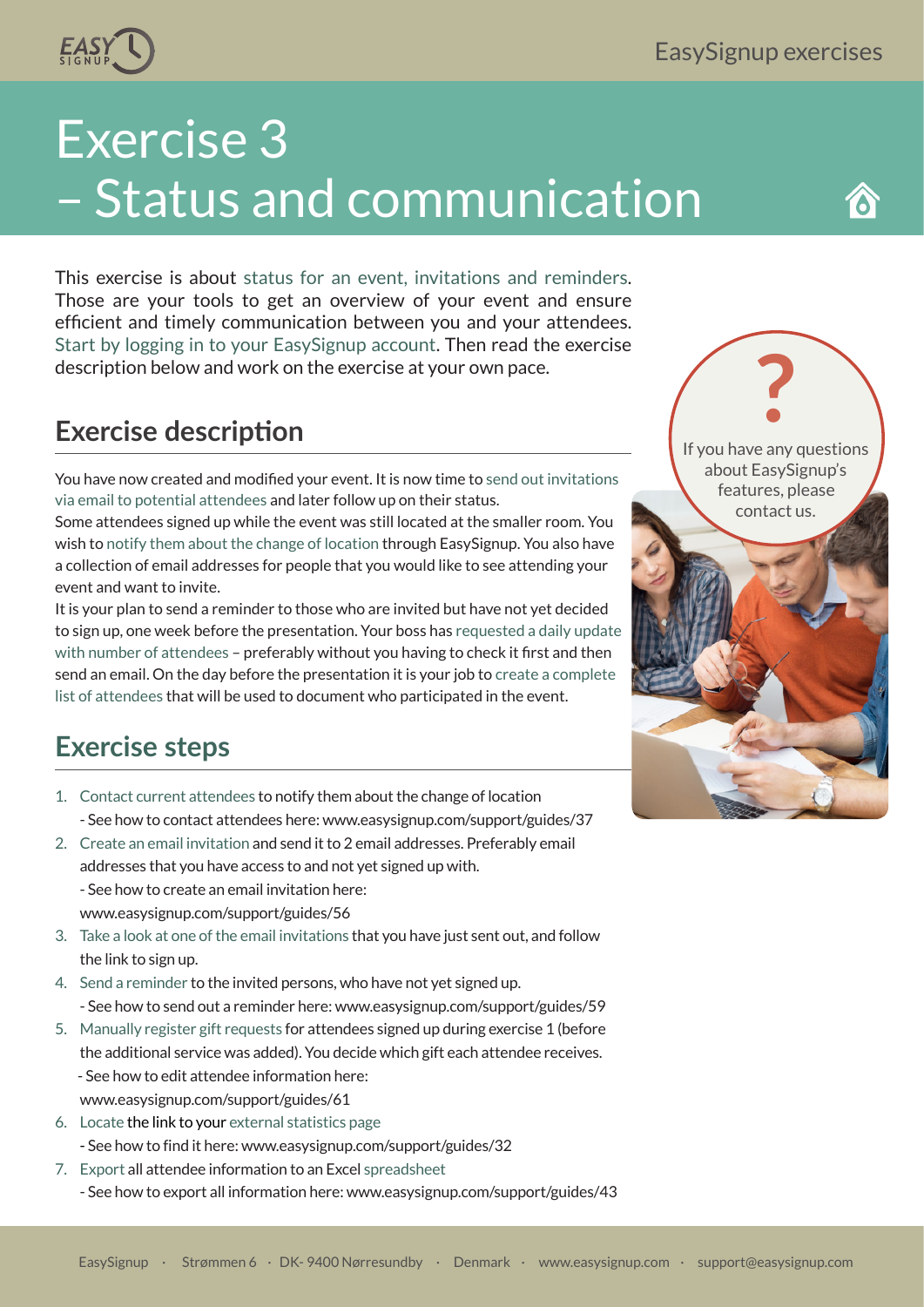<span id="page-6-0"></span>

# Exercise 4 – Print

This exercise is about printing lists and other documents in EasySignup. The system can automatically generate various documents such as attendee lists and name tags. Start by logging in to your EasySignup account. Then read the exercise description below and work on the exercise at your own pace.

### **Exercise description**

On the day before the presentation, when the signup deadline has passed, you can now take care of the last preparations. You have chosen to print out an attendee list with name and ticket type in order to check in guests when they show up.

You're considering printing name tags for everyone, which will be helpful when networking.

#### **Exercise steps**

- 1. Export and save a complete attendee list as a PDF file ready for printing.
- 2. Export and save name tags with logo. Eight per page, with information about name and company.
- 3. Export and save name tags without logo. Three per page, with information about name and company.

See how you can print out an attendee list here: [www.easysignup.com/support/guides/45](https://www.easysignup.com/support/guides/45/how-to-print-an-attendee-list/)

and name tags here: [www.easysignup.com/support/guides/46](https://www.easysignup.com/support/guides/46/how-to-print-attendee-name-badges/)

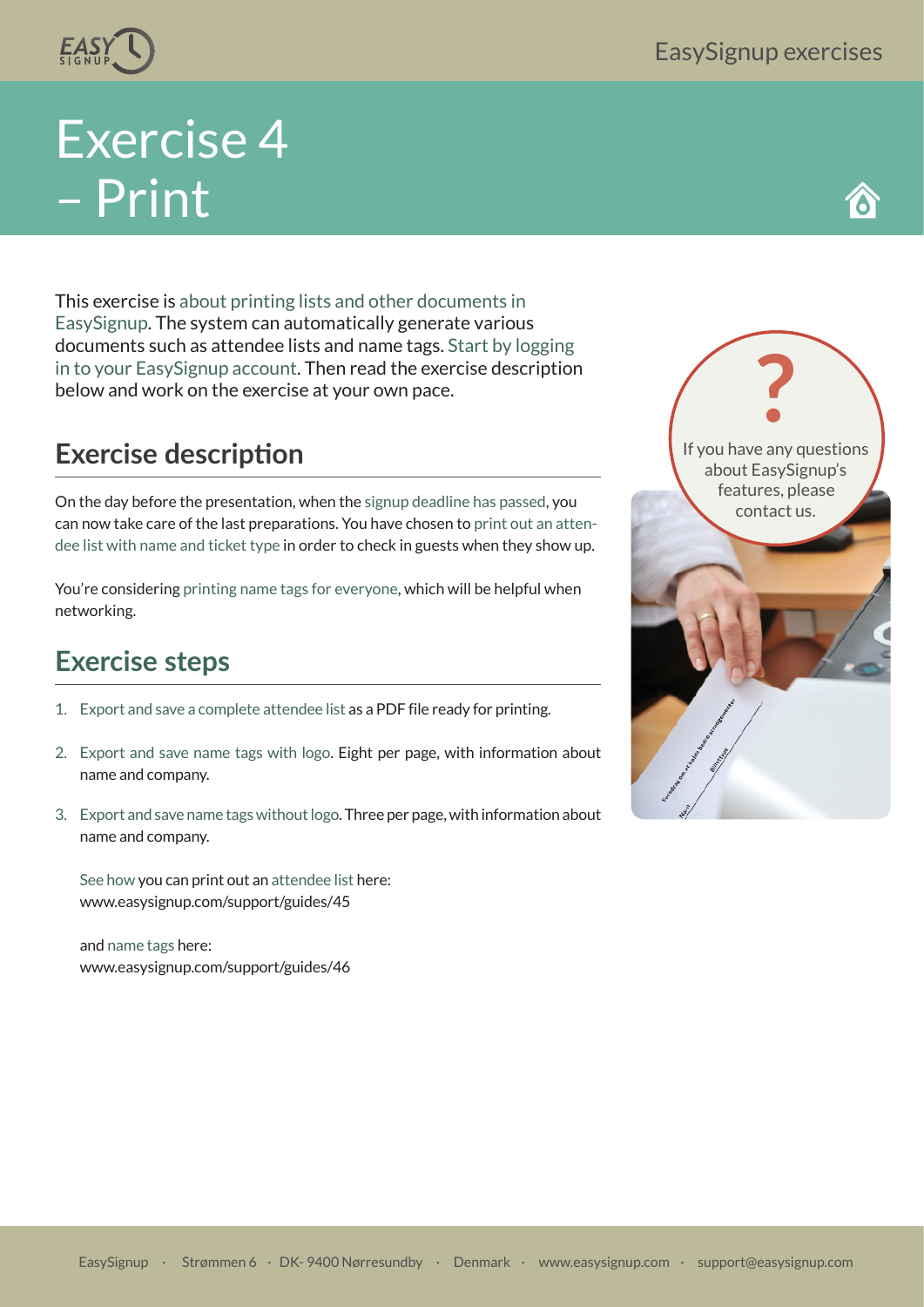<span id="page-7-0"></span>

# Exercise 5 – Edit General settings

This exercise is about editing your general settings for your EasySignup account. Here you can make it clear to your customers who you are and ensure that you give them a professional impression of you. Start by logging in to your EasySignup account. Then read the exercise description below and work on the exercise at your own pace.

### **Exercise description**

You want to make sure that your general settings are set up to give a professional impression and that your settings match your needs from the beginning.

This could be the language settings and whether or not attendees should be able to modify their registration options themselves.

#### **Exercise steps**

- 1. Go to your general settings via Account -> Settings and make sure your company or organisation name is shown the way you want it to be.
- 2. Write a short description of your company or organisation.
- 3. The rest of the settings on the page will apply to all your events.Go through them all to check if anything needs to be changed according to your needs.
- 4. Remember to click "Save settings" in the right side of the screen to save the changes.

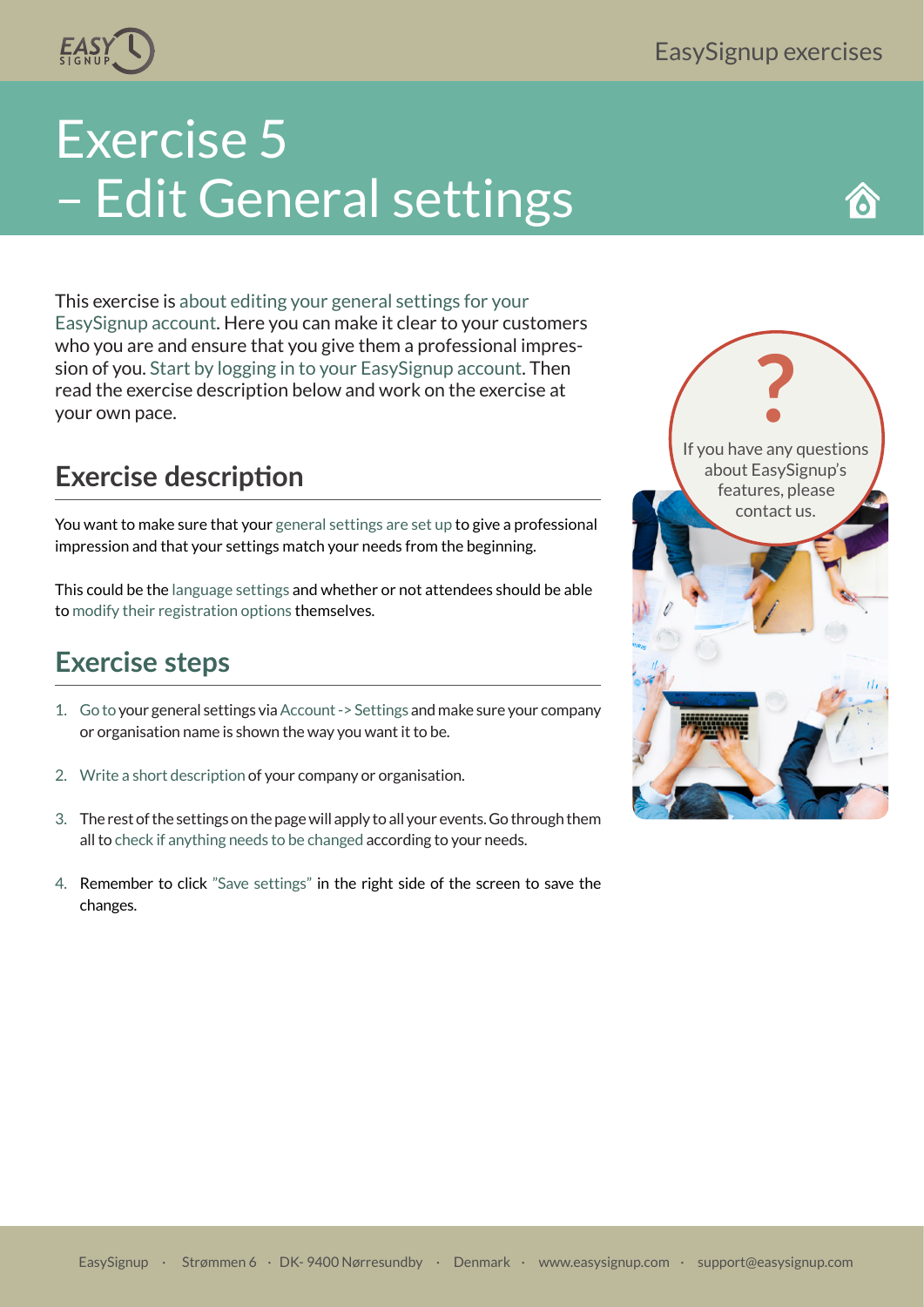# <span id="page-8-0"></span>Exercise 6 – Advanced settings

This exercise is about the more advanced settings in EasySignup. These settings are not used for simple events, but allow you to manage events with a more complex setup through EasySignup. Start by logging in to your EasySignup account. Then read the exercise description below and work on the exercise at your own pace.

### **Exercise description**

Your scheduled presentation has experienced considerable interest, and you have decided that you wish to host several similar events. You have planned to do an entire series of presentations. You quickly find out that each presentation has a number of individual circumstances that you need to consider

 A presentation on December 5th 2020 at 8:00 AM to 4:00 PM has a maximum capacity of 150 attendees and due to the great demand, it is only allowed to sign up for 4 seats at a time.

A presentation on December 9th 2020 at 8:00 AM to 4:00 PM has a maximum capacity of 120 attendees. Your assistant also needs to be updated whenever a new signup is registered. She would like to receive a copy of the

email notifications sent to organizer. You also wish to make the attendee list public so that guests can see who is already attending the presentation before they sign up.

### **Exercise steps**

- 1. Make your existing event part of the event series "Fantastic presentations" - See how to create an event series here: [www.easysignup.com/support/guides/15](https://www.easysignup.com/support/guides/15/how-to-create-an-event-series/)
- 2. Copy your existing event 2 times, while choosing a different date for the new event, so that you now have 3 identical events on different dates - See how to copy an event here: [www.easysignup.com/support/guides/49](https://www.easysignup.com/support/guides/49/how-to-copy-an-event-page/)
- 3. Edit the event for December 5th so that it has a max capacity of 150 attendees and so that you cannot sign up for more than 4 seats at a time - see how to do that here: [www.easysignup.com/support/guides/20](https://www.easysignup.com/support/guides/20/limit-number-of-attendees-per-registration/)
- 4. Edit the event on December 9th so that it has a max capacity of 120 attendees, a public attendee list
	- (see how you can set that up here: [www.easysignup.com/support/guides/17](https://www.easysignup.com/support/guides/17/show-attendee-list-on-the-registration-page/))

As well as extra notifications to your assistant - (see how to do that here: [www.easysignup.com/support/guides/23](https://www.easysignup.com/support/guides/23/add-persons-who-should-also-receive-notifications/))



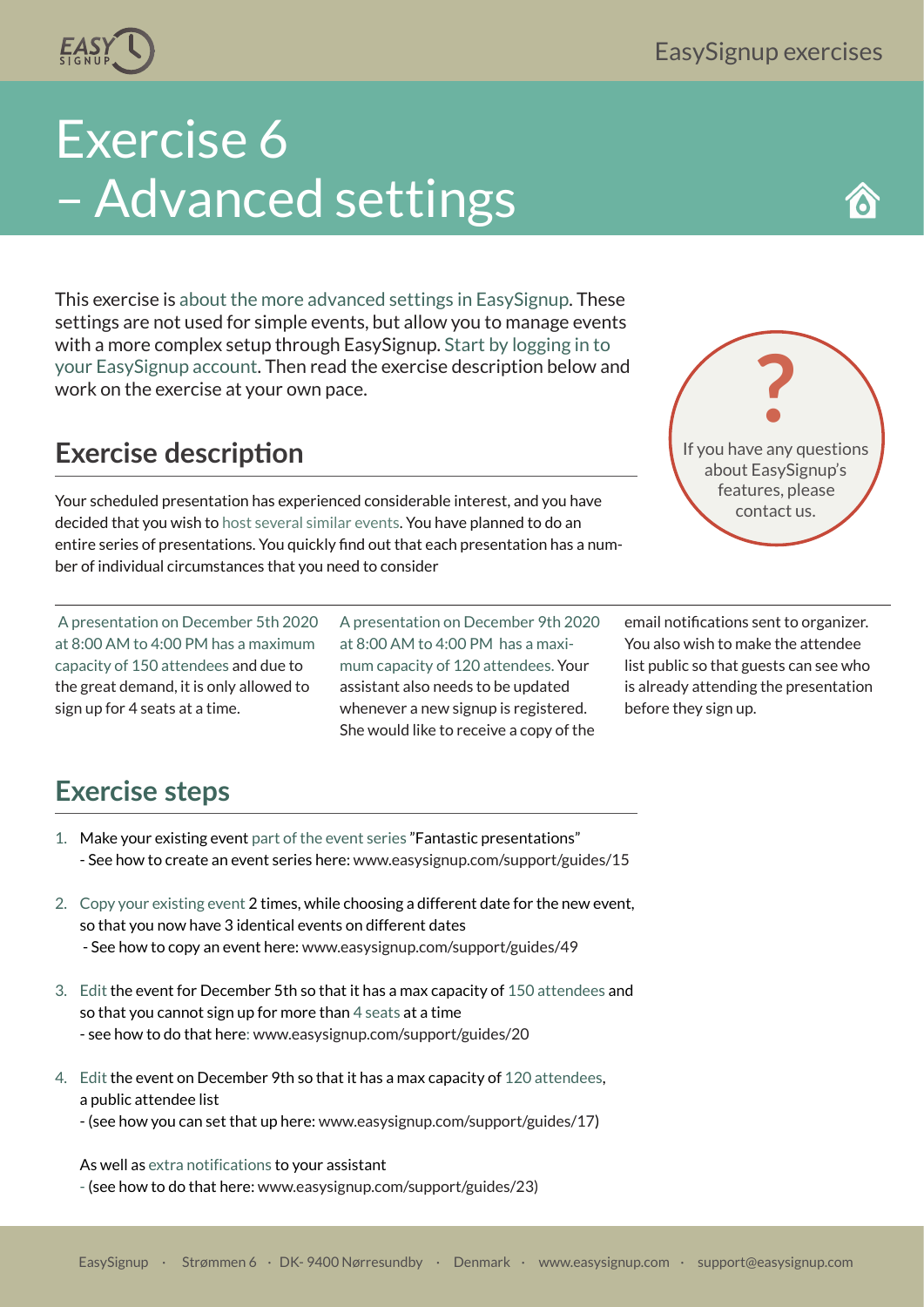# Exercise 7 – Waiting list

This exercise is about how to use a waiting list for events in EasySignup. The system is capable of maintaining a waiting list, so you can offer available seats to people on the waiting list in case of cancellations or if you change the event's capacity. Start by logging in to your EasySignup account. Then read the exercise description below and work on the exercise at your own pace.

### **Exercise description**

Your presentations are very popular and lots of people are signing up.

Especially the presentation on December 5th is in great demand, and you choose to offer a waiting list for this event.

You want to make sure that the event is fully booked even in case of cancellations, and you also wish to assess the need for an extra event, if particularly many sign up on the waiting list.

### **Exercise steps**

- 1. Edit the event on December 5th. Adjust the maximum number of attendes to 0 (in order to simulate a fully booked event) and activate the waiting list.
- 2. Sign up for the waiting list on the event's signup page.
- 3. Go to the event's status page and offer a seat to the first person on the waiting list.
- 4. Accept and complete your registration by following the instructions in the email you receive.

You can find more information about how the waiting list works here: [www.easysignup.com/support/guides/2](https://www.easysignup.com/support/guides/2/waitinglist/)





<span id="page-9-0"></span>